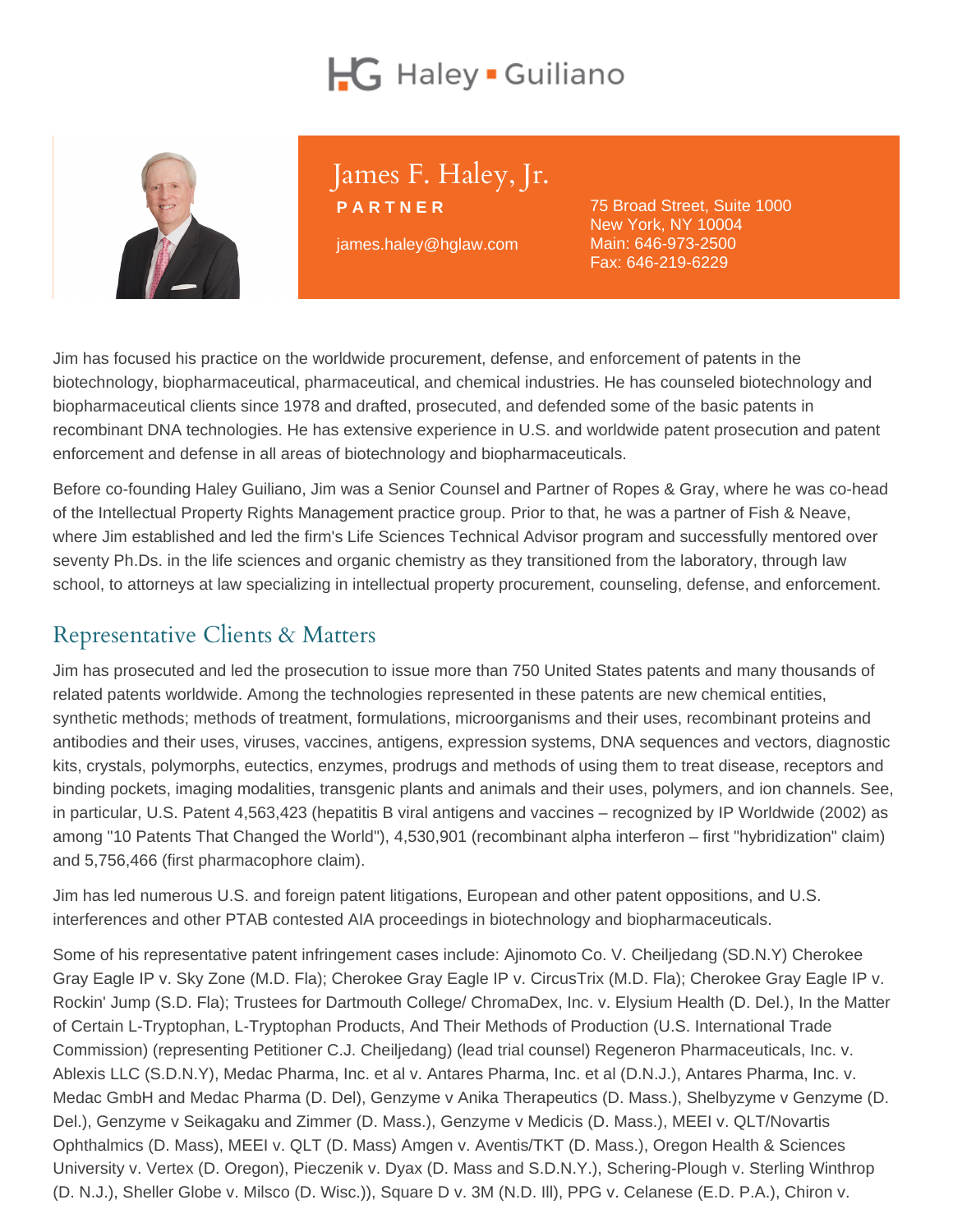Vertex/Lilly (N.D. Cal.), Biogen/Harvard v. Pharmacia (D. Mass), Biogen v. Amgen (D. Mass), Biogen v. Berlex (D. Mass), Biogen v. Genentech/Roche (D. Mass), Schering v. Genentech (D. NJ), PPG v. Celanese (E.D. Pa), Case v. BASF (D. Mass) BASF v. United Carbide (S.D.N.Y.), Schering v. ISI/Busch Biotech (D. Del). Case v. BASF (D. Mass.), Amgen v. TKT/Aventis (UK), Biogen v. Boehringer Ingelheim (Germany, Austria, Poland), Boehringer Ingelheim v. Bioferon (Germany), Biogen v. Medeva (UK), Epix v. Bracco (France, Germany, Netherlands), Biogen v. Amgen (Japan), Biogen v. BTG (Israel), Biogen v. Scitech (Singapore), Biogen/Harvard University v. Sumitomo (Japan), Biogen/Harvard v. Pharmacia (Sweden).

Jim's representative oppositions include EPO (PTSD treatments), EPO (cyclobenzaprine eutectics), EPO (treatments for depression), EPO (bonemorphogenetic protein), EPO (BAFF antibodies), EPO (IL-1 Inhibitor), EPO (phage display), EPO (expression vector), EPO (alpha interferon), EPO (hepatitis B viral antigens), EPO (gamma interferon), EPO (beta interferon), Germany (beta interferon), EPO (protein secretion), EPO (xenomice and antibodies), EPO (imaging agents), Australia (gamma interferon), Australia (antiviral compounds), Japan (beta interferon), Japan (protein secretion), Japan (alpha interferon), Japan (antiviral nucleosides).

Jim's representative interferences and contested proceedings before the PTAB (all as lead counsel) include BAFF antibodies, BCR-ABL mutations in cancer diagnosis, Tweak proteins, IL-13 receptor, M-CSF antibodies, alpha interferon, hepatitis B viral antigens, protein secretion, leukocyte adhesion molecules, beta interferon, interleukin 1 converting enzyme inhibitors, and bone morphogenic proteins, CD40 counterreceptor antibodies, transgenic fibrinogen, single-chain antibodies, methods of treating inflammatory disease with methotrexate, and feedback inhibition in tryptophan biosynthesis, YddG in tryptophan biosynthesis, HIV protease inhibitors, mounts for attaching a suspension assembly to an actuator arm in a hard disc drive, and trampoline arena architecture. See in particular, Fiers v. Revel, 984 F.2d 1164 (Fed. Cir. 1993); Velander v. Garner, 348 F. 3d 1359 (Fed. CIR. 2003); Noelle v. Lederman, 355 F.3d 1343 (Fed. Cir. 2004); Sanofi-Aventis v. Pfizer, Inc., 733 F.3d 1364 (Fed. Cir. 2013); Koios Pharmaceuticals v. Medac GmbH, IPR2016-01370 (Final Decision, February 2018), NHK Spring Co. v. Intri-Plex Technologies, IPR 2018-00752 (Non-Institution Decision, September 12, 2018) (one of most important PTAB decisions in 2018).

# Related Practice Areas

- [Patents](https://www.hglaw.com/practice-areas/patents/)
- [Patent Preparation and Prosecution](https://www.hglaw.com/practice-areas/patents/patent-preparation-prosecution/)
- [Due Diligence](https://www.hglaw.com/practice-areas/strategic-counseling/due-diligence/)
- [Opinions](https://www.hglaw.com/practice-areas/strategic-counseling/opinions/)
- [Freedom to Operate/ Third Party Risk Assessment](https://www.hglaw.com/practice-areas/strategic-counseling/freedom-to-operate-third-party-risk-assessment/)
- [Competitive Landscape Analysis](https://www.hglaw.com/practice-areas/strategic-counseling/competitive-landscape-analysis/)
- [Patent Utilization](https://www.hglaw.com/practice-areas/strategic-counseling/patent-utilization/)
- [Transactions](https://www.hglaw.com/practice-areas/strategic-counseling/transactions/)
- [Contested Proceedings](https://www.hglaw.com/practice-areas/contested-proceedings/)
- [USPTO Post-Grant Proceedings](https://www.hglaw.com/practice-areas/contested-proceedings/uspto-post-grant-proceedings/)
- [European Oppositions](https://www.hglaw.com/practice-areas/contested-proceedings/european-oppositions/)
- [Litigation and Litigation Support](https://www.hglaw.com/practice-areas/contested-proceedings/litigation-support/)
- [Alternative Dispute Resolution](https://www.hglaw.com/practice-areas/contested-proceedings/alternative-dispute-resolution/)

#### Related Industries

- [Medical Devices](https://www.hglaw.com/industries/medical-devices/)
- [Pharmaceuticals and Chemicals](https://www.hglaw.com/industries/pharmaceuticals-chemicals/)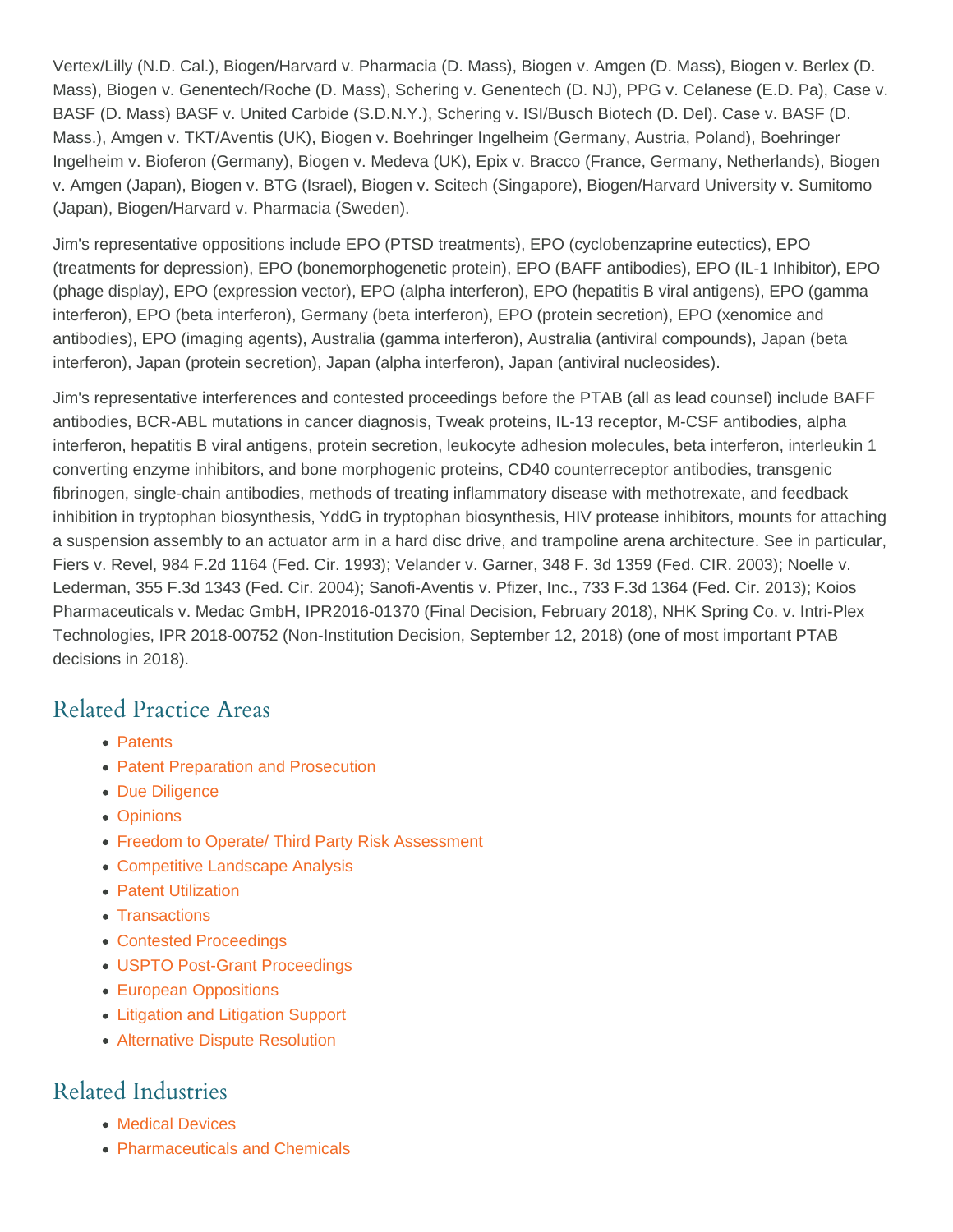[Biotechnology](https://www.hglaw.com/industries/biotechnology/)

#### Bar Admissions

- Massachusetts
- New York
- U.S. Patent and Trademark Office
- U.S. Court of Appeals for the Federal Circuit
- U.S. Court of Appeals for the First Circuit
- U.S. District Court for the Southern District of New York
- U.S. District Court for the Eastern District of New York
- U.S. District Court for the District of Colorado
- U.S. District Court for the Northern District of California

### Publications

- Co-author, United States, in International Patent Litigation, Global Law and Business, 1st edition (2011), [2nd edition \(2018\).](https://www.globelawandbusiness.com/books/international-patent-litigation-developing-an-effective-strategy-second-edition)
- Presenter, Building Up the Biosimilar's Marketplace: Adjusting Current Life Sciences Patent Strategies to Keep Up with the Evolving Landscape, ACI Advanced Summit on Life Sciences Patents (February 2017)
- Co-author, "From Clones to Claims," An Encyclopedia of the European Patent Office's Case Law on the Patentability of Biotechnological Inventions with a Comparison to the United
- Co-author "Drug Repurposing and Skinny Labels", IAM Life Sciences (2021)
- States and Japanese Practice, Heymanns Intellectual Property, 6th edition (2016) (and the earlier 5th, 4th, 3rd, and 2nd editions)
- Co-author, ["Lessons Learned from IPR Proceedings in the Life Sciences](https://www.ropeswealthadvisors.com/-/media/Files/articles/2015/January/PTAB-Series-Karen-M-Jim-H-Adam-S-20150130.pdf?la=en&hash=52BE93E0B3BDD4B8DC243155FD17D11D8CE56424)," Bloomberg BNA Patent, Trademark & Copyright Journal (January 30, 2015)
- Quoted, ["Biosimilars Blood on the Patent Dance Floor,](http://www.managingip.com/Article/3408715/Managing-Patents-Archive/BiosimilarsBlood-on-the-patent-dance-floor.html)" Managing Intellectual Property (December 9, 2014)
- Quoted, "Original-Patent Rule Dooms Drug Injection Complaint," Law360 (November 17, 2014)
- Mentioned, "Appeals court won't stop Medac from selling injectable drug," Reuters Legal (November 17, 2014)
- Quoted, "Pharma Sector Takes a Dose of Post Grant Patent Review," Corporate Counsel (September 9, 2014)
- Quoted, "Sanofi-Aventis loses isolated DNA sequence appeal," Intellectual Property Magazine (November 7, 2013)
- Quoted, "Pfizer wins IL-13 priority over Sanofi," Life Sciences Intellectual Property Review (November 6, 2013)
- Quoted, "Pfizer Beat Sanofi To Isolated DNA Patent, Fed. Circ. Says," Law360 (November 5, 2013)
- Quoted, "Stem Cell Patent Case Will Be Early Test of Myriad's Reach," Law360 (June 10, 2013)

#### Professional Activies

- Lieutenant Commander United States Navy (1969-1976)
- Member, United States Office of Technology Assessment, Advisory Panel, "The Human Genome Project and Patenting Human DNA Sequences" (1993-94)
- Panel of Arbitrators, American Arbitration Association

# Memberships